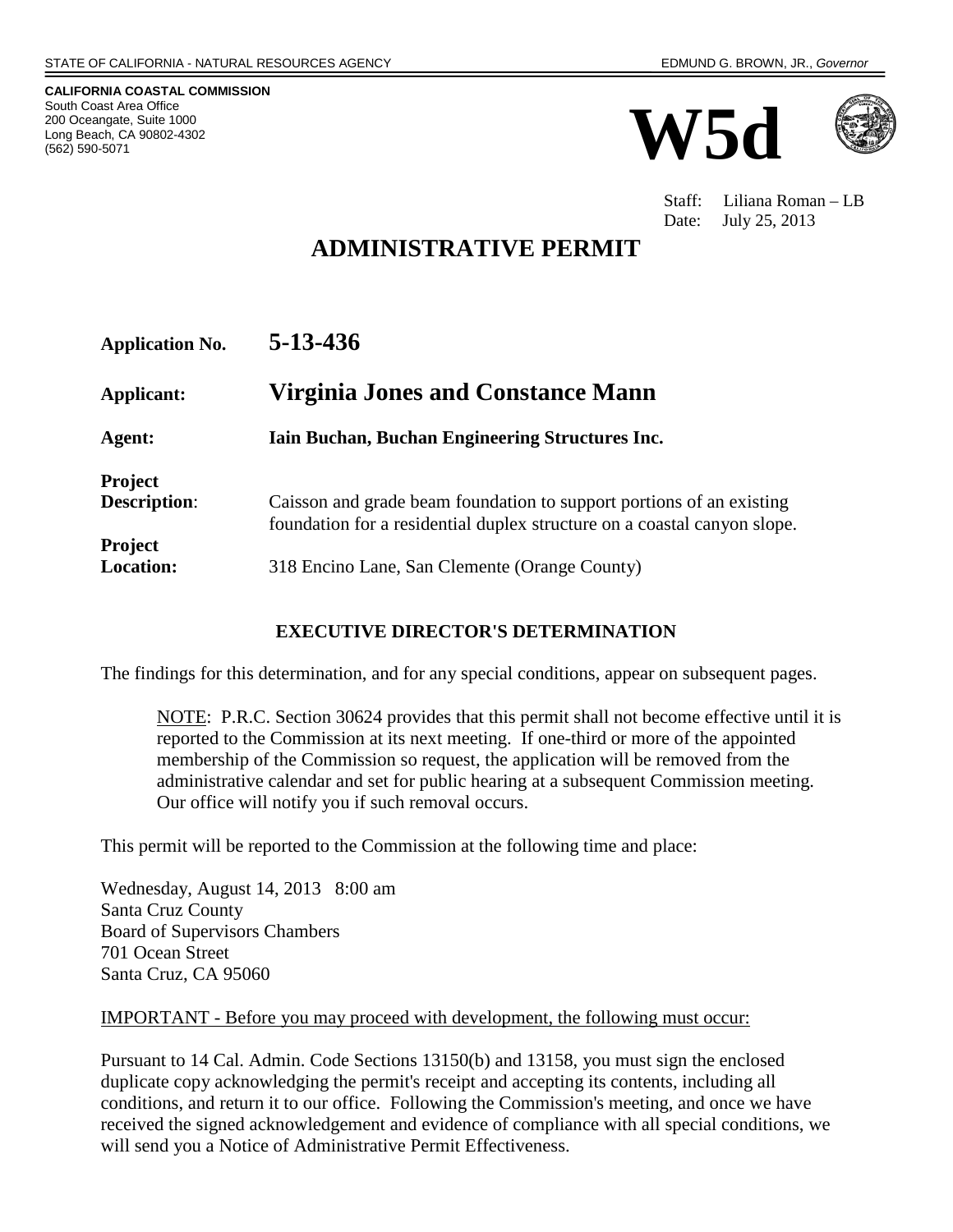#### **BEFORE YOU CAN OBTAIN ANY LOCAL PERMITS AND PROCEED WITH DEVELOPMENT, YOU MUST HAVE RECEIVED BOTH YOUR ADMINISTRATIVE PERMIT AND THE NOTICE OF PERMIT EFFECTIVENESS FROM THIS OFFICE.**

CHARLES LESTER Executive Director

By: Liliana Roman Title: Coastal Program Analyst

#### **STANDARD CONDITIONS:**

This permit is granted subject to the following standard conditions:

- 1. Notice of Receipt and Acknowledgment. The permit is not valid and development shall not commence until a copy of the permit, signed by the permittee or authorized agent, acknowledging receipt of the permit and acceptance of the terms and conditions, is returned to the Commission office.
- 2. Expiration. If development has not commenced, the permit will expire two years from the date the Commission voted on the application. Development shall be pursued in a diligent manner and completed in a reasonable period of time. Application for extension of the permit must be made prior to the expiration date.
- 3. Interpretation. Any questions of intent or interpretation of any term or condition will be resolved by the Executive Director or the Commission.
- 4. Assignment. The permit may be assigned to any qualified person, provided assignee files with the Commission an affidavit accepting all terms and conditions of the permit.
- 5. Terms and Conditions Run with the Land. These terms and conditions shall be perpetual, and it is the intention of the Commission and the permittee to bind all future owners and possessors of the subject property to the terms and conditions.

**SPECIAL CONDITIONS:** See pages seven thru nine.

#### **EXECUTIVE DIRECTOR'S DETERMINATION (continued):**

The Executive Director hereby determines that the proposed development is a category of development, which, pursuant to PRC Section 30624, qualifies for approval by the Executive Director through the issuance of an Administrative Permit. Subject to Standard and Special Conditions as attached, said development is in conformity with the provisions of Chapter 3 of the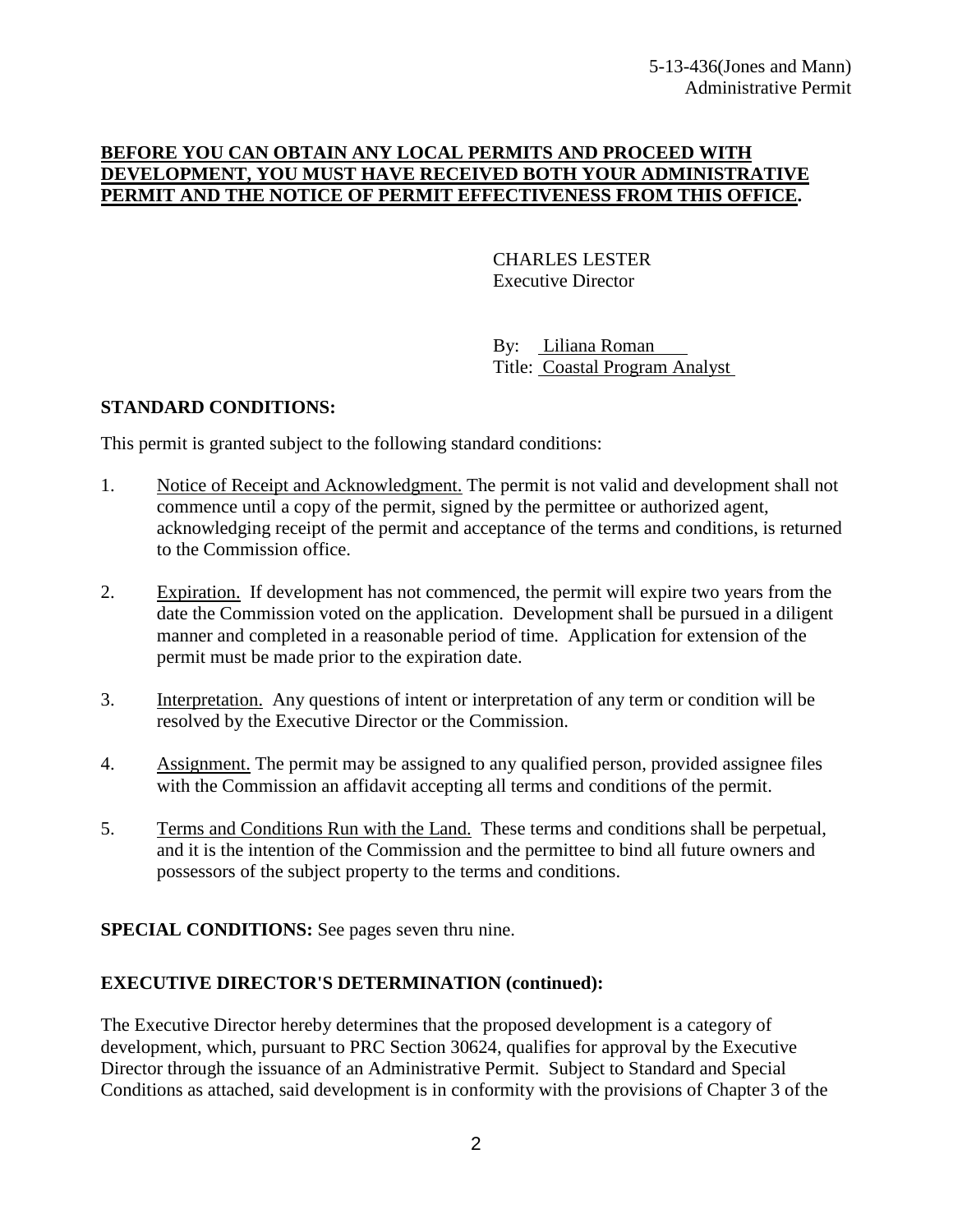5-13-436(Jones and Mann) Administrative Permit

Coastal Act of 1976 and will not have any significant impacts on the environment within the meaning of the California Environmental Quality Act. If located between the nearest public road and the sea, this development is in conformity with the public access and public recreation policies of Chapter 3.

## **FINDINGS FOR EXECUTIVE DIRECTOR'S DETERMINATION:**

### **A. PROJECT DESCRIPTION**

The project site is located at 318 Encino Lane, San Clemente, Orange County (Exhibit #1). The site is a 6,885 sq. ft. trapezoidal shaped coastal canyon lot along Palizada Canyon. A topographic survey depicting all existing development on the site is included as Exhibit #2. The property fronts on Encino Lane and extends northwesterly to the rear of the property boundary, beyond the canyon edge. The site is developed with an existing two-story duplex structure and attached garages on a narrow building pad excavated into the upper portion of an approximately 40 foot high coastal canyon slope built in 1965 (pre-Coastal Act ).

The site is within an existing urban residential area surrounded by other multi-family dwellings. The City of San Clemente Land Use Plan (LUP) designates the site as Residential. Public access to the beach is approximately 300 yards west of the site at the Linda Lane Coastal Access Point (Exhibit #3).

The applicant is proposing a new caisson and grade beam foundation to support the foundation of the existing pre-Coastal Act duplex structure along the rear side of the structure (along the descending canyon slope). Project plans are included in Exhibit #5 and call for seven 24" diameter concrete caissons connected to the existing foundation with grade beams oriented perpendicular to the canyon slope contour. The bottom of the caissons are proposed to be a minimum of  $14'6"$ below competent soils. Existing foundation footings and stem walls are proposed to remain in place. The existing round deepened footings/piers will remain and will be connected to the proposed grade beam with rebar to stabilize them. All actual construction work will occur within the existing building footprint. The applicant defines the building footprint as the outer edge of the existing drilled piers. The proposed grade beam and caissons supporting the stem wall footings will be poured against the existing footings and will maintain a setback behind a string line between the adjacent existing drilled piers. The proposed new caissons and grade beams will be below grade and will not be visible; however, the existing round deepened footings/piers which are proposed to remain are above ground.

#### **Construction Phase BMPs**

As proposed, no construction staging will take place within the canyon. Per the submitted BMP plan (Exhibit #6), staging is proposed will be located at the front of the residence and two rows of fiber rolls secured with wood stakes and a plastic construction debris fence will be placed along the perimeter of the structure's foundation . To minimize disturbance to the coastal canyon during construction caissons will be hand dug and the excavated soil transported to the front yard staging area manually. All caisson reinforcing will be placed manually. Grade beams will be excavated and formed per the proposed plan and reinforcing placed; grade beam concrete will be poured and soil will be replaced and graded smooth between the grade beam and existing residence stem walls.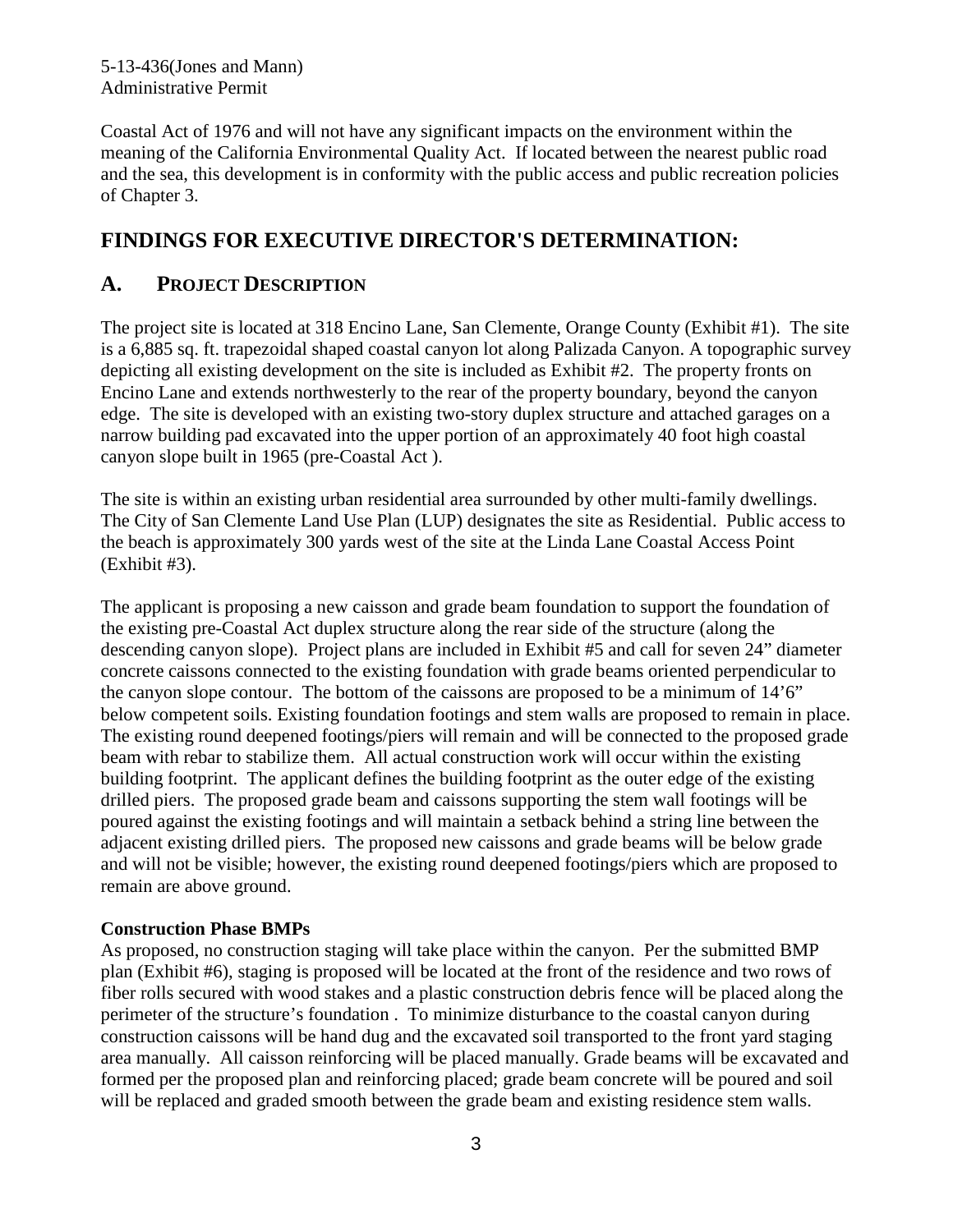Furthermore, **Special Condition #4** requires additional construction phase BMPs to ensure the protection of the coastal canyon habitat and that of coastal waters.

Additionally, the applicant proposes to re-vegetate any areas disturbed during construction for erosion control purposes with native plant species. No other work to the existing structure is proposed under this CDP application.

#### **Previous Approvals**

At its November 2012 hearing, the Commission approved CDP waiver 5-12-209-W for: Water damage repair and waterproofing behind existing retaining wall and footing stemwall (requires excavation and backfill); drainage improvements including installation of new sump pump system on street-side only; replacement of existing decking and guardrail on cantilevered upper/main level wood balcony deck and the wood post supported lower level deck with manufactured decking and new guardrails; 112 sq. ft. kitchen addition to upper unit by enclosing portion of existing upper level balcony deck; enlargement of existing window on upper level. No grading or landscaping on the canyon side portion of the lot.

Additionally, on May 31, 2013, the applicants also requested and staff granted an Exemption (5-13- 251-X) that proposed improvements to the front (street side) portion of the duplex consisting of: demolition and reconstruction of existing retaining walls at front (street side) of existing duplex structure and extension of retaining wall to side property line; demolition and reconstruction of side stairs to lower unit entry with new decorative gate; demolition and reconstruction of entry steps and porch/landing for front entry unit with drainage improvements; 42" tall CMU plaster garden wall along sidewalk with new decorative gate and minor landscaping improvements along street side of the duplex. Staff determined that the proposed development was an improvement to an existing residence and is located in the area between the sea and the first public road but does not result in an increase of 10% or more of internal floor area, an increase in height over 10%, or results in a significant non-attached structure (Sections 30610(a) of Coastal Act and Section 13250(b)(4) of Administrative Regulations).

#### **Resources**

The proposed development is located on a coastal canyon lot. Palizada Canyon is one of seven coastal canyons designated as environmentally sensitive habitat area (ESHA) in the certified LUP (Exhibit #4). The applicant's property extends to the canyon bottom. The canyon is considered somewhat degraded at this particular site due to the presence of both native and non-native plant species throughout the canyon. No portion of the applicant's development area contains resources that rise to the level of ESHA. Nevertheless, preservation and enhancement of the City's coastal canyons is a goal supported by both the environmental protection policies of the Coastal Act, and the certified LUP. Encroachment into the canyon by development increases the potential for the introduction of non-native plant species, and predation of native species by domestic animals, and destabilization of the canyon from excess irrigation. Encroaching development also threatens the visual quality of the canyons. The above-cited policies of the LUP were designed for habitat protection and enhancement; to minimize visual impacts and landform alteration; to avoid cumulative adverse impacts of development encroachment into the canyon; and as a means to limit brush management necessary for fire protection.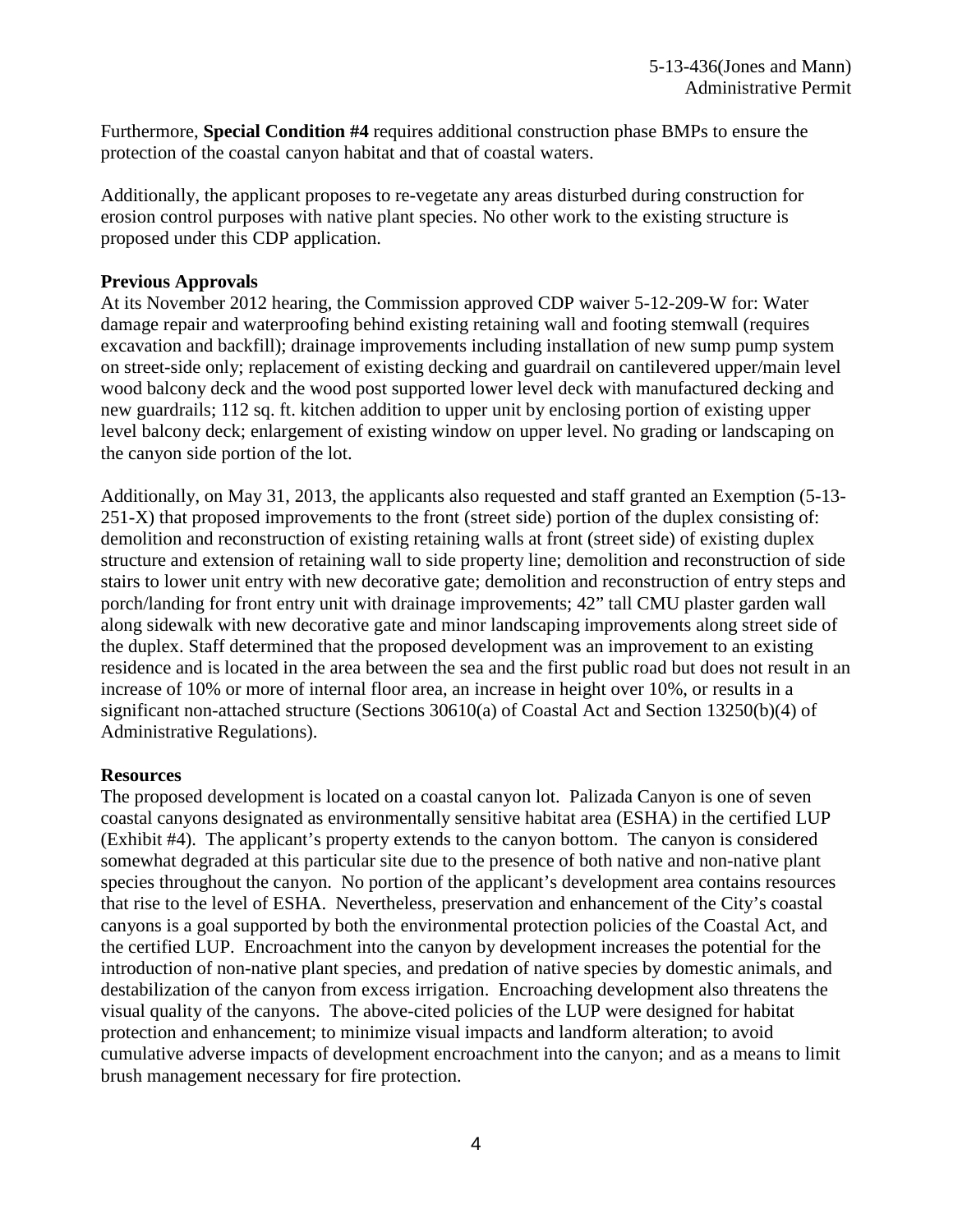5-13-436(Jones and Mann) Administrative Permit

As proposed, the caissons and grade beam foundation repair will be placed below grade within the building footprint (i.e., the outer edge of the existing exposed drilled piers) and will not be visible. Therefore, the proposed development will not encroach further into the canyon and will also result in minimal visual impacts and landform alteration. Furthermore, the applicant proposes and **Special Condition #3** requires, any disturbed canyon areas will be replanted with non-invasive, low-water use plants native to Orange County coastal canyon habitat.

#### **Hazards**

The existing pre-Coastal Act structure appears to be supported on shallow conventional footings and utilizes raised floors. The applicant provided a geotechnical investigation report by ViaGeos dated April 26, 2013 which presented findings of a site investigation (including exploratory borings and trench, slope stability analysis) and recommendations for foundation design and repair. The site investigation revealed distress relating to shallow foundation conditions in close proximity to the descending canyon slope and isolated pier footings and pier supports were observed to be deflected toward the descending slope, apparently due to soil creep acting on shallow foundations.

In summary, the ViaGeos Geotechnical Investigation states:

*The site is underlain at a depth of 30-35 feet by bedrock strata (Capistrano Formation); the bedrock is successively overlain by marine and non-marine terrace deposits. Fill was mapped at the surface between Encino Lane and the front of the duplex and thickens toward the southwest end. The undisturbed terrace deposits and bedrock are considered suitable to support the proposed structural load of the existing structure. No landslides were mapped on the site and slope stability analysis performed indicates gross slope instability affecting the greater slope and building pad is unlikely; however, the factor-of-safety for failure within materials beneath rear portions of the building pad and rear slope is slightly less than 1.5 (the minimum that is considered acceptable for a developed site). Steeper portions of the canyon slope along and to the rear of the structure may be subject to surficial instability such as shallow sloughing and slumping during extreme wet weather conditions and such instability would jeopardize foundation support of rear portions of the structure. Additionally, long term soil creep will affect shallow foundation on and adjacent to the canyon slope.*

The geotechnical cross-section from the geotechnical report is included as Exhibit #7. The report concludes that foundation improvements shall be supported by deepened foundation elements (caissons) constructed entirely into geotechnically reviewed terrace deposits and bedrock, with sufficient embedment and sufficient setback from the adjacent canyon slope as required to isolate the structure from possible surficial slope instability and to resist soil creep loads. Existing foundation footings which do not satisfy recommendations for minimum depth and embedment into competent soils should be underpinned with new foundations. Commission staff Geologist, Dr. Mark Johnsson, conducted a site visit in October 2012, reviewed the geotechnical report and proposed foundation repair plans and concurs with the report findings and caisson and grade beam foundation as proposed.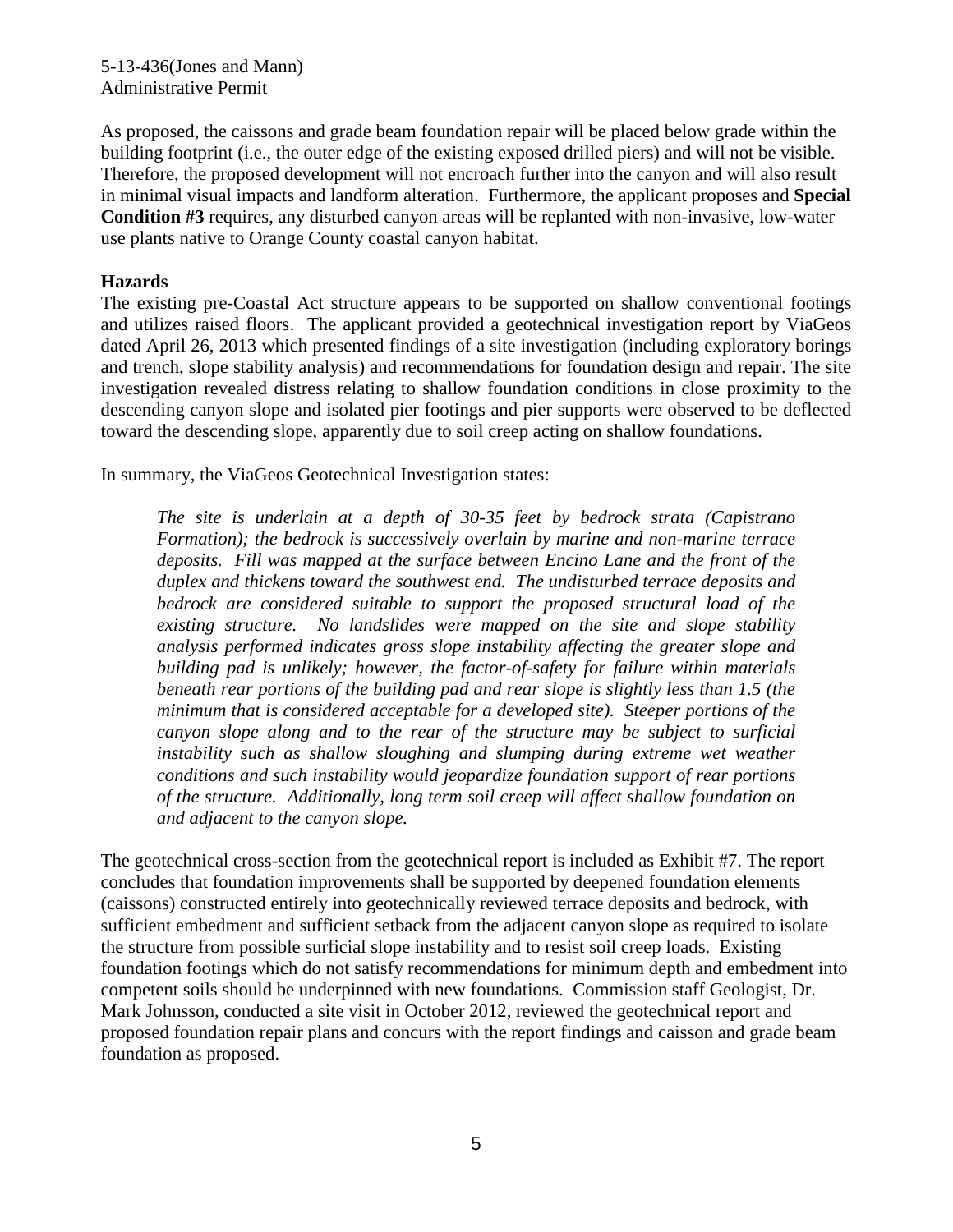Most projects along the coastal canyon slopes involve some form of unpredictable risks from erosion, land slides, earthquakes or fires, to name a few. The proposed project is located atop a coastal canyon rim, which is an area that may be subject to potential damage or destruction from natural hazards, including slope instability, erosion, landslides, and earth movement given the general nature of coastal canyons in certain parts of the California coast and seismic activity of nearby faults. If the applicant nevertheless chooses to proceed with the project, the Commission requires the applicant to assume the liability from these associated risks and therefore imposes **Special Condition #2**. Through the assumption of risk condition, the applicant acknowledges the nature of the geologic hazards that exists on the site and that may affect the safety of the proposed development.

Because of the potential for future improvements to the proposed residence or associated landscaping which could potentially adversely impact the geologic stability and/or environmentally sensitive habitat area concerns expressed in this staff report, the Commission imposes **Special Condition #5**. This condition informs the applicant that future development at the site would require a new coastal development permit. Future development includes, but is not limited to, structural additions, installation of any hardscape and/or decks, landscaping and fencing. Therefore, as conditioned, the Commission finds that the development conforms to the requirements of Sections 30251 and 30253 of the Coastal Act regarding the siting of development in areas that minimize landform alteration and addresses hazards.

Section 30600(c) of the Coastal Act provides for the issuance of coastal development permits directly by the Commission in regions where the local government having jurisdiction does not have a certified Local Coastal Program. The City of San Clemente only has a certified Land Use Plan and has not exercised the options provided in 30600(b) or 30600.5 to issue its own permits. Therefore, the Coastal Commission is the permit issuing entity and the standard of review is Chapter 3 of the Coastal Act. The certified Land Use Plan may be used for guidance.

### **B. WATER QUALITY**

The proposed development has a potential for discharge of polluted runoff from the project site into nearby coastal waters. The storage or placement of construction material, debris, or waste in a location where it could be discharged into coastal waters would result in an adverse effect on the marine environment. To reduce the potential for construction related impacts on water quality, the Commission imposes special conditions requiring, but not limited to, the appropriate storage and handling of construction equipment and materials to minimize the potential of pollutants to enter coastal waters. Therefore, the Commission finds that the proposed development, as conditioned, conforms to Sections 30230 and 30231 of the Coastal Act regarding the protection of water quality to promote the biological productivity of coastal waters and to protect human health.

## **C. DEVELOPMENT**

Development adjacent to slopes such as those found on canyons or hillsides is inherently hazardous. To minimize risks to life and property the development has been conditioned to: require an appropriate set-back from the top of the slope, and that future improvements must come back to the Commission for review. As conditioned, the Commission finds that the development conforms to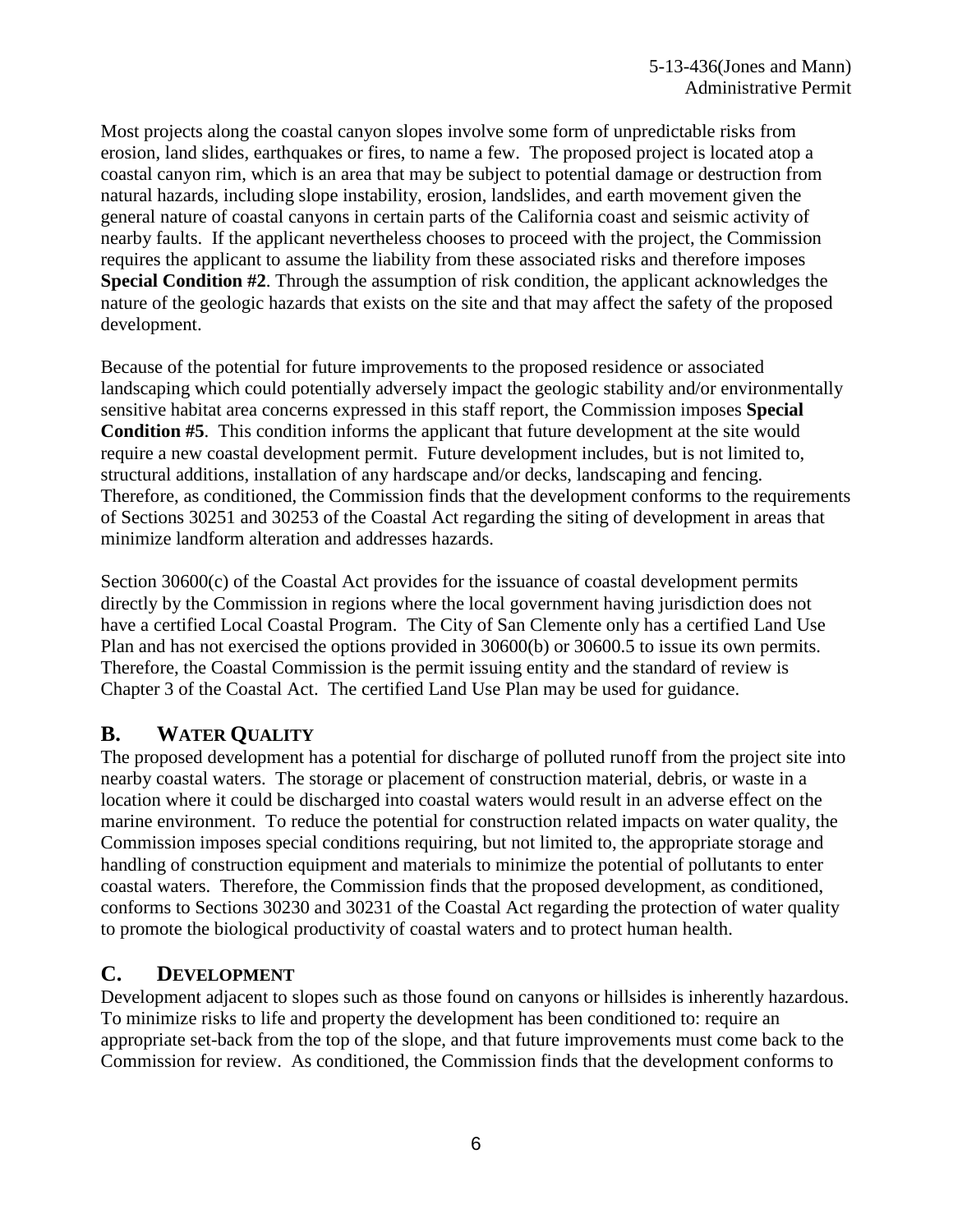the requirements of Sections 30253 of the Coastal Act regarding the siting of development in hazardous locations.

# **D. LOCAL COASTAL PROGRAM**

The Commission certified the Land Use Plan for the City of San Clemente on May 11, 1988, and certified an amendment approved in October 1995. On April 10, 1998, the Commission certified with suggested modifications the Implementation Plan portion of the Local Coastal Program. The suggested modifications expired on October 10, 1998. The City re-submitted on June 3, 1999, but withdrew the submittal on October 5, 2000. As conditioned, the proposed development is consistent with Chapter 3 of the Coastal Act and with the certified Land Use Plan for the area. Approval of the project, as conditioned, will not prejudice the ability of the local government to prepare a Local Coastal Program that is in conformity with the provisions of Chapter 3.

## **E. CALIFORNIA ENVIRONMENTAL QUALITY ACT**

As conditioned, there are no feasible alternatives or additional feasible mitigation measures available that would substantially lessen any significant adverse effect that the activity may have on the environment. Therefore, the Commission finds that the proposed project, as conditioned to mitigate the identified impacts, is the least environmentally damaging feasible alternative and can be found consistent with the requirements of the Coastal Act to conform to CEQA.

This permit is granted subject to the following special conditions:

# **SPECIAL CONDITIONS:**

1. **Conformance with Geotechnical Recommendations and Proposed Plans** The applicants shall conform with the proposed plans submitted to the Commission on June 24, 2013, prepared by Buchan Engineering Structures Inc. signed by registered professional engineer, Iain R. Buchan based on all the recommendations contained in the geologic engineering investigation by Via Geos, Consulting Engineering Geologists "Geotechnical Investigation for Foundation Design, 318 Encino Lane, San Clemente, California, Project No. 121267, Report No. 13-034" signed by Michael B. Childs, Engineering Geologist and David A. Purkis, Registered Civil Engineer and dated April 26, 2013.

The applicants shall undertake development in accordance with the approved final plans. Any proposed changes to the approved final plans shall be reported to the Executive Director. No changes to the approved final plans shall occur without a Commission amendment unless the Executive Director determines that no amendment is legally required.

2. **Assumption of Risk, Waiver of Liability and Indemnity.** By acceptance of this permit, the applicant acknowledges and agrees (i) that the site may be subject to hazards from slope instability, erosion, landslides, and earth movement; (ii) to assume the risks to the applicant and the property that is the subject of this permit of injury and damage from such hazards in connection with this permitted development; (iii) to unconditionally waive any claim of damage or liability against the Commission, its officers, agents, and employees for injury or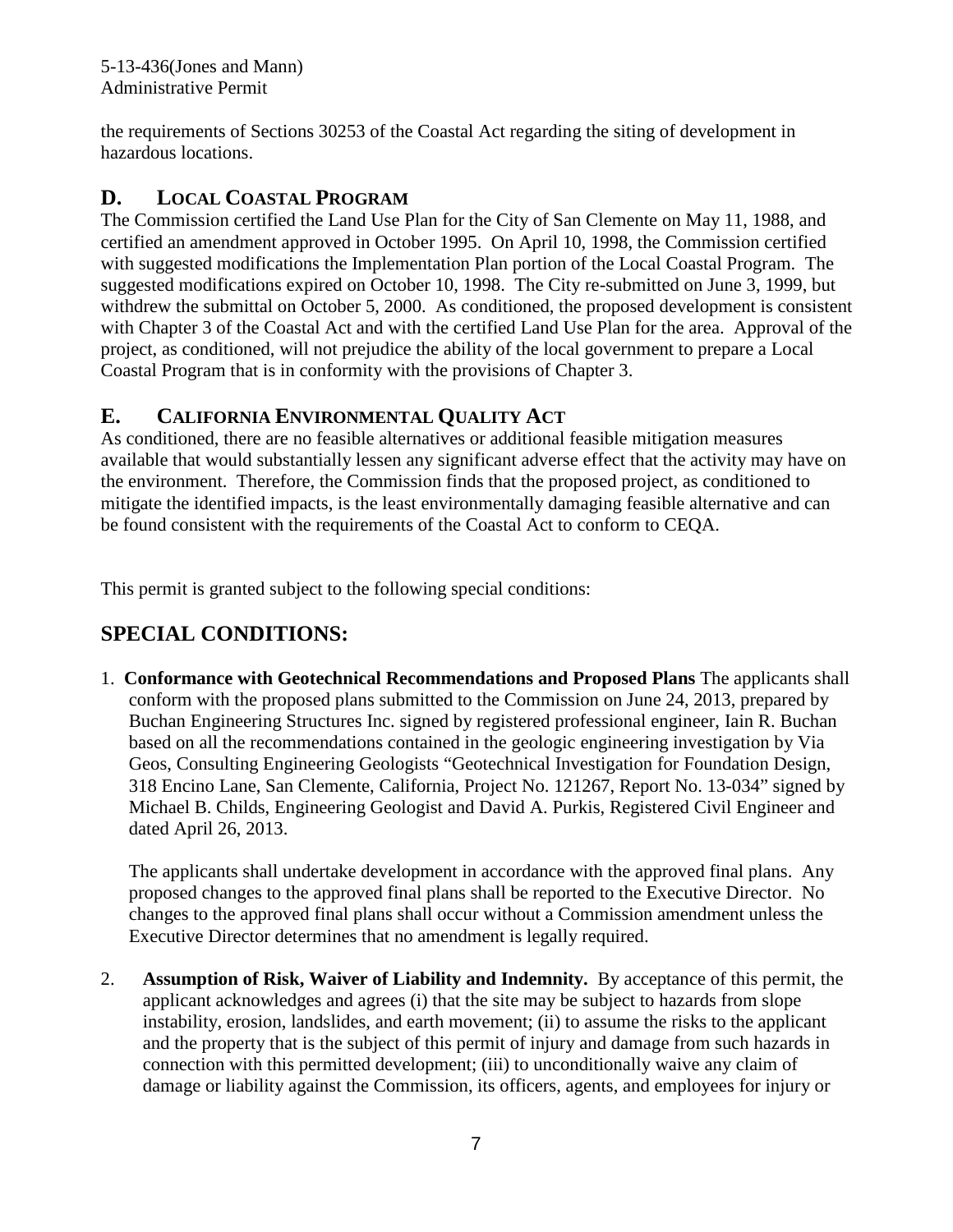damage from such hazards; and (iv) to indemnify and hold harmless the Commission, its officers, agents, and employees with respect to the Commission's approval of the project against any and all liability, claims, demands, damages, costs (including costs and fees incurred in defense of such claims), expenses, and amounts paid in settlement arising from any injury or damage due to such hazards.

- 3. **Landscaping – Drought Tolerant, Non-Invasive Plans.** Vegetated landscaped areas within the canyon portion of the project site shall only consist of drought tolerant plants native to coastal Orange County and appropriate to the habitat type. Native plants shall be from local stock wherever possible. No permanent in-ground irrigation systems shall be installed on the canyonfacing portion of the site. Temporary above ground irrigation is allowed to establish plantings. Vegetated landscaped areas on the street-side of the residence are encouraged to use native plant species, however, non-native drought tolerant non-invasive plant species may also be used in that area. No plant species listed as problematic and/or invasive by the California Native Plant Society [\(http://www.CNPS.org/\)](http://www.cnps.org/), the California Invasive Plant Council (formerly the California Exotic Pest Plant Council) [\(http://www.cal-ipc.org/\)](http://www.cal-ipc.org/), or as may be identified from time to time by the State of California shall be employed or allowed to naturalize or persist on the site. No plant species listed as a "noxious weed" by the State of California or the U.S. Federal Government shall be utilized within the property. All plants shall be low water use plants as identified by California Department of Water Resources [\(http://www.water.ca.gov/wateruseefficiency/docs/wucols00.pdf\)](http://www.water.ca.gov/wateruseefficiency/docs/wucols00.pdf).
- 4. **Construction Best Management Practices.** The permittee shall comply with the following construction-related requirements and shall do so in a manner that complies with all relevant local, state and federal laws applicable to each requirement:
	- (1) No construction materials, debris, or waste shall be placed or stored where it may be subject to wave, wind, rain, or tidal erosion and dispersion;
	- (2) Any and all debris resulting from construction activities shall be removed from the project site within 24 hours of completion of the project;
	- (3) Construction debris and sediment shall be removed from construction areas each day that construction occurs to prevent the accumulation of sediment and other debris which may be discharged into coastal waters;
	- (4) Erosion control/sedimentation Best Management Practices (BMP's) shall be used to control dust and sedimentation impacts to coastal waters during construction. BMP's shall include, but are not limited to: placement of sand bags around drainage inlets to prevent runoff/sediment transport into coastal waters; and
	- (5) All construction materials, excluding lumber, shall be covered and enclosed on all sides, and as far away from a storm drain inlet and receiving waters as possible.